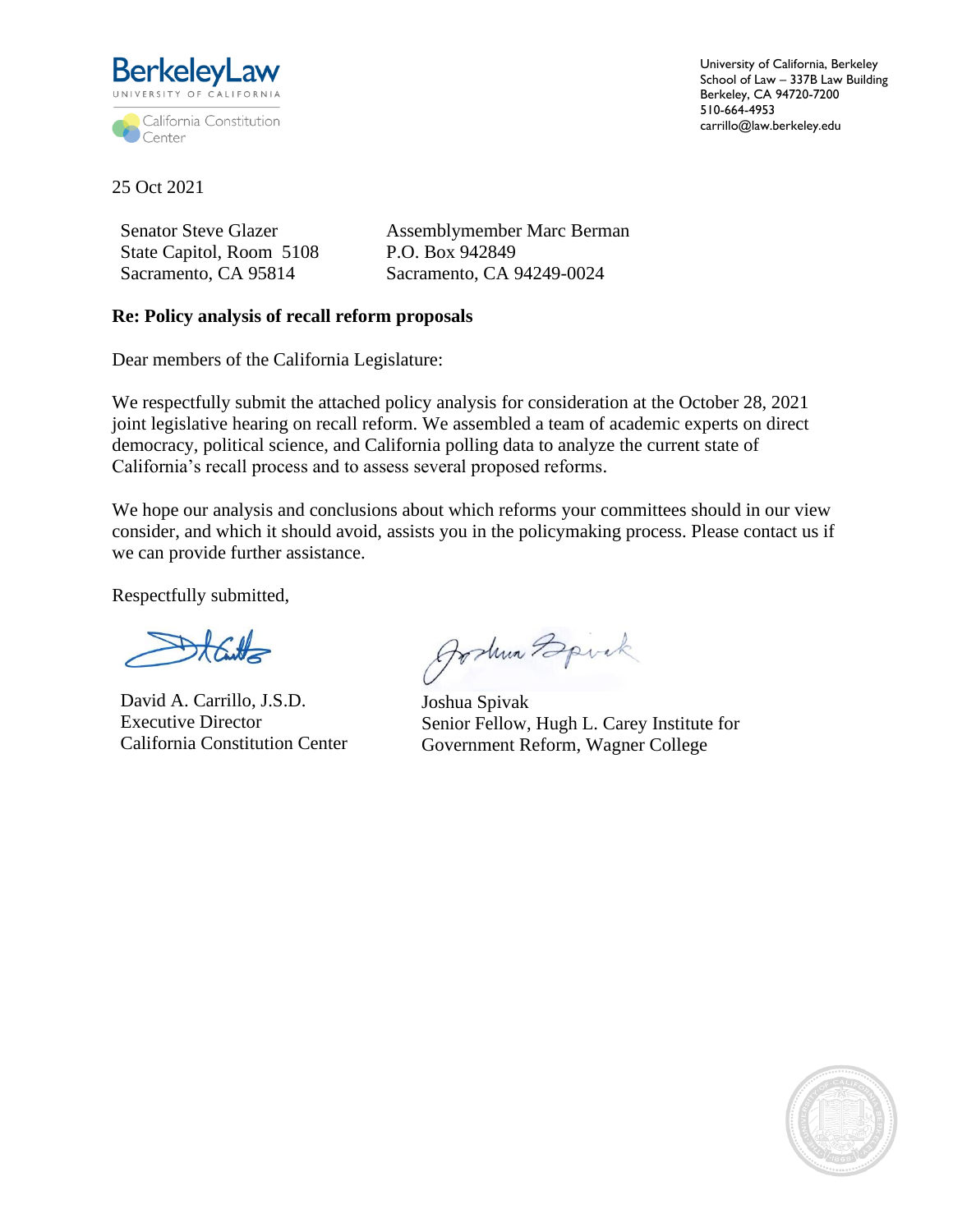

# **California recall process reform proposals analysis, October 2021**

#### **Summary of conclusions**

We favor:

- Improving the replacement candidate procedure. The existing qualifying procedure is unclear and can be too easy — or too hard. We would adapt the in-lieu signature framework from Elections Code section 8106 and make the signature gathering window coincide with the 30-day petition withdrawal period, or some other set time window.
- A new election model for replacements. The existing same-day plurality replacement procedure is lawful, but seems unfair. We would instead require a majority vote for the replacement, either in a separate runoff (greater cost) or ranked-choice voting on the same day (no new costs).

We disfavor:

- Requiring grounds for recall. As shown by the eight malfeasance states, adding this requirement likely would effectively end the recall in California.
- Increasing the qualifying signature requirement. This seems unnecessary, because California's large population already makes it difficult to qualify a state officer recall as shown by how few attempts have ever qualified. At most a modest increase is justified.
- Automatic replacement. It takes power from the electorate; it can make additional recalls against officers in the line of succession more likely; and it encourages partisan behavior that will harm the working trust between state officials.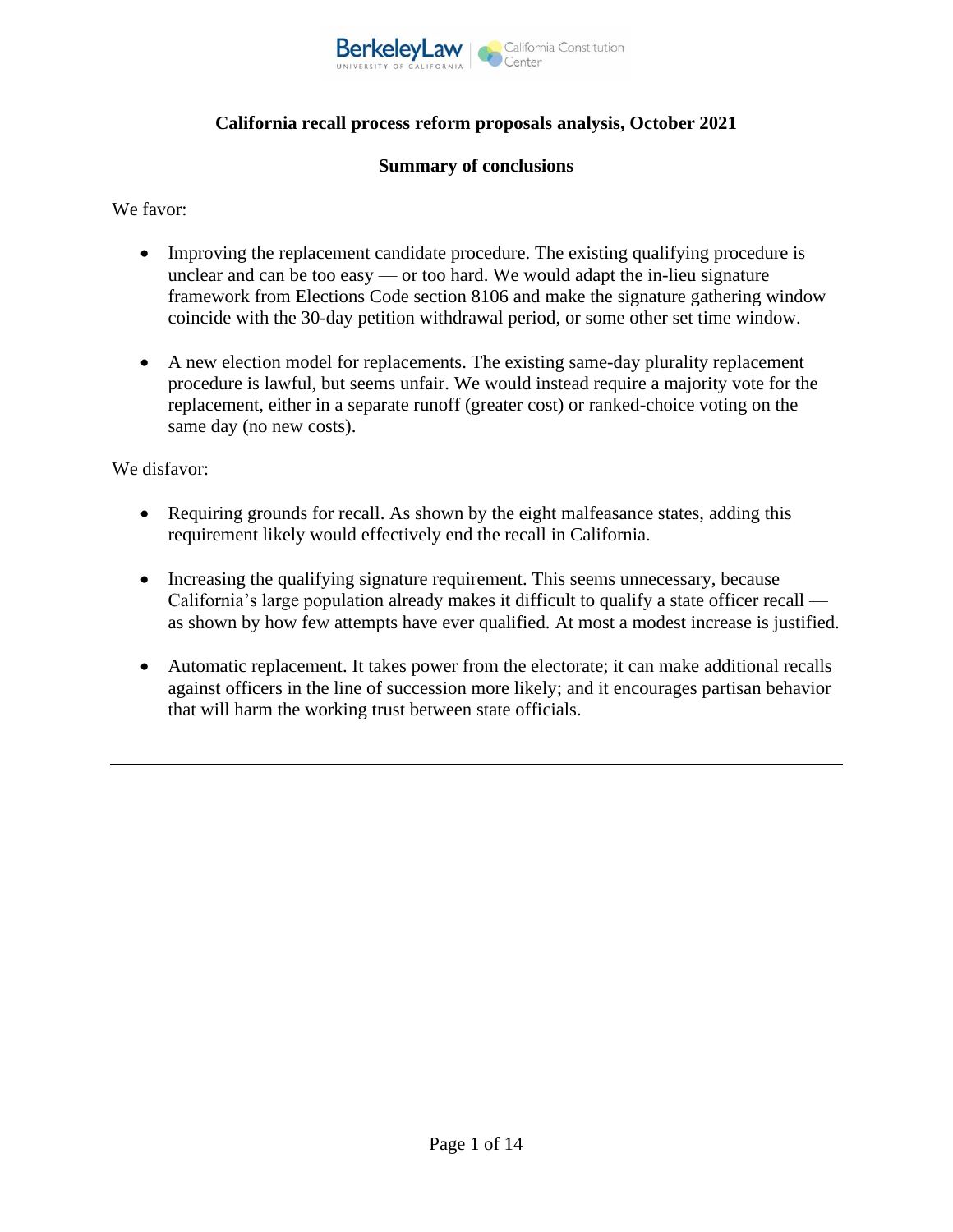

#### **1. Recall overview**

Recall is a procedure that allows citizens to remove and replace a public official before the official's term ends. Unlike impeachment (which is a legal process) the recall is a political process. Impeachment requires a legislative or judicial body to bring specific charges, followed by a trial. Recalls are elections.

Nineteen states and the District of Columbia permit recalling state officials: Alaska, Arizona, California, Colorado, Georgia, Idaho, Illinois, Kansas, Louisiana, Michigan, Minnesota, Montana, Nevada, New Jersey, North Dakota, Oregon, Rhode Island, Washington, and Wisconsin.<sup>1</sup> At least 41 states and the District of Columbia permit local recall elections.<sup>2</sup>

Recall states have varying procedures, but all share these elements:

- Proponents apply to circulate a recall petition; some states require stating grounds.
- Proponents must gather a number of signatures in a period of time.
- Election officials verify that the signature threshold is met.
- A recall election is held, and if it succeeds a replacement procedure applies.

The recall is intended to (and does) modify representative government to make it more responsive to majority will.<sup>3</sup> California's government is expressly voter-directed: "All political power is inherent in the people. Government is instituted for their protection, security, and benefit, and they have the right to alter or reform it when the public good may require."<sup>4</sup> The recall is often called a weapon aimed at representatives: Hiram Johnson called it the "gun behind the door" and asked: "How best can we arm the people to protect themselves hereafter?"<sup>5</sup> The ballot argument in favor of 1911 Senate Constitutional Amendment 23 framed the recall as the power "to remove a dishonest, incapable, or unsatisfactory servant." And it described the recall as a means to require a public servant "whose stewardship is questioned . . . to submit the question of his continuance in office to a vote of the electors. [¶] If a majority of all voting at the election say that their servant is unfit to serve them longer, he is thereby retired."

<sup>&</sup>lt;sup>1</sup> Joseph F. Zimmerman, The Recall: Tribunal of the People (SUNY Press 2013, second edition) at 15, 21. Virginia has a unique process: it requires citizen petitions, but after the required number of signatures is verified a court conducts a recall trial to decide whether the official will be removed from office. Authorities differ on whether this counts as a recall procedure.

<sup>&</sup>lt;sup>2</sup> There is no consensus on this figure. Compare [The National Conference of State Legislatures](https://www.ncsl.org/research/elections-and-campaigns/recall-of-local-officials.aspx) (30) wit[h Ballotpedia](file:///C:/Users/Joshua/Downloads/Ballotpedia%20has%20the%20number%20at%2039:%20https:/ballotpedia.org/Laws_governing_recall) (39). Yet the numbers are likely higher: for example, Vermont is currently in the no-recalls column, but it will have one as of October 19, 2021.

<sup>3</sup> Bird and Ryan at 3; Zimmerman at 111 ("The device clearly is a constant reminder sovereignty resides in the voters.").

 $<sup>4</sup>$  Cal. Const., art. II, § 1.</sup>

<sup>&</sup>lt;sup>5</sup> The Progressive reforms were contemporaneously described as "significant and useful weapons of democratic control." Bird and Ryan, The Recall of Public Officers (The Macmillan Company 1930) at 2. Woodrow Wilson also used "the gun behind the door" metaphor. Id. at 10. See also Zimmerman at 1.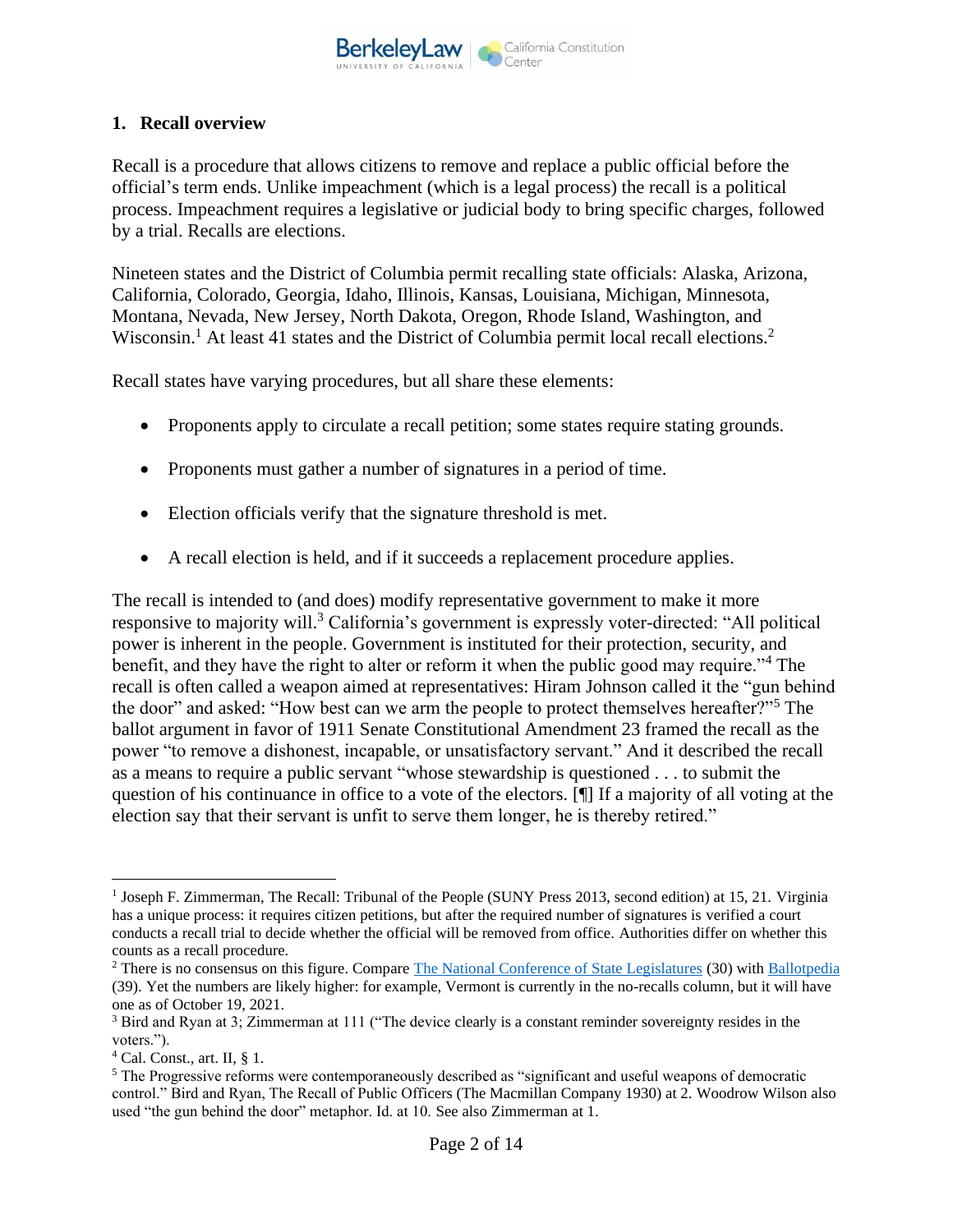

California voters overwhelmingly (76%) adopted the recall in 1911. From its inception in California the recall and other direct democracy powers commanded strong public support, adopted by large majorities.<sup>6</sup> Periodic calls to abandon or weaken the recall are commonly met with "strong popular disapproval."<sup>7</sup> Modern polling consistently shows that the electorate strongly favors its direct democracy powers.<sup>8</sup>

The key tradeoff in designing a recall system is between availability and integrity: the recall should be available enough to be a viable means of removing a bad official, but not so easy to invoke that it can be abused.<sup>9</sup> In the following sections we discuss the benefits and burdens of several proposed reforms to California's recall.

# **2. Proposed California recall reforms**

# **a. Improving the replacement candidate qualifying procedure**

Existing California law lacks a clear replacement candidate qualifying procedure, because the Elections Code procedures for primary elections do not apply to recalls.<sup>10</sup> Instead, recalls are conducted "in substantially the same manner provided by law for a regular election of the office."<sup>11</sup> This statutory silence effectively grants the secretary of state discretion to impose any set of reasonable requirements on the replacement candidates.<sup>12</sup>

In both of California's gubernatorial recalls the secretary of state confined the choice to two possible qualifying procedures: the easier party primary standard, or the harder independent candidate standard. Both chose the easier primary candidate procedure. The result is a vastly lower number of signatures required to qualify, because the party primary standard merely requires 65 supporters, while the independent standard requires support from 1% of all registered California voters.<sup>13</sup> In the 2003 Gray Davis recall the independent standard would have required 149,956 valid signatures.<sup>14</sup> In the 2021 Gavin Newsom recall the independent standard would have required 221,544 signatures.<sup>15</sup>

<sup>6</sup> Zimmerman at 13; Bird and Ryan at 54. The recall was approved by a vote of four to one; it received the second largest vote and won by the largest majority out of all 23 proposals on the October 10, 1911 special election ballot. See also Bird and Ryan at 362: "The public is too well satisfied with the sense of security which the existence of the recall conveys to permit it to be discarded. As a defensive weapon of democracy it apparently has come to stay." <sup>7</sup> Bird and Ryan at 7.

<sup>8</sup> David A. Carrillo, Stephen M. Duvernay, Benjamin Gevercer & Meghan Fenzel, California Constitutional Law: Direct Democracy (2019) 92 S. Cal. L. Rev 557, 626. Commentators similarly disfavor diluting the recall: "because the people are sometimes vanquished by their own weapon is no justification for depriving them of so desirable a potential means of protection." Bird and Ryan at 351.

 $\frac{1}{9}$  This question dates to the recall's origins in Los Angeles in 1903. Bird and Ryan at 90. "The flexibility necessary for the useful functioning of any democratic instrument makes the abuse of those instruments possible." Id. at 351. <sup>10</sup> Elec. Code § 8000.

<sup>&</sup>lt;sup>11</sup> Elec. Code § 11328.

<sup>12</sup> See *Burton v. Shelley* (Aug. 7, 2003) 03 Cal. Daily Op. Serv. 706, 2003 WL 21962000, at \*1.

<sup>13</sup> Elec. Code §§ 8300, 8400, 8550(f).

<sup>14</sup> See Cal. Sec. of State, *[Odd-Numbered Year Report of Registration: February 10, 2021](https://elections.cdn.sos.ca.gov/ror/ror-odd-year-2021/historical-reg-stats.pdf)* at 1 and *[Statewide Special](https://www.sos.ca.gov/elections/prior-elections/statewide-election-results/statewide-special-election-october-7-2003/frequently-asked-questions#14)  Election — [FAQs About Recalls, October 7, 2003](https://www.sos.ca.gov/elections/prior-elections/statewide-election-results/statewide-special-election-october-7-2003/frequently-asked-questions#14)*. Elec. Code § 8062(a)(1) (candidates required to collect "not fewer than 65 nor more than 100" signatures to appear on the ballot).

<sup>15</sup> See Cal. Sec. of State, *[Report of Registration: August 8, 2003](https://elections.cdn.sos.ca.gov/ror/ror-pages/60day-stwdsp-03/hist-reg-stats.pdf)* at 1.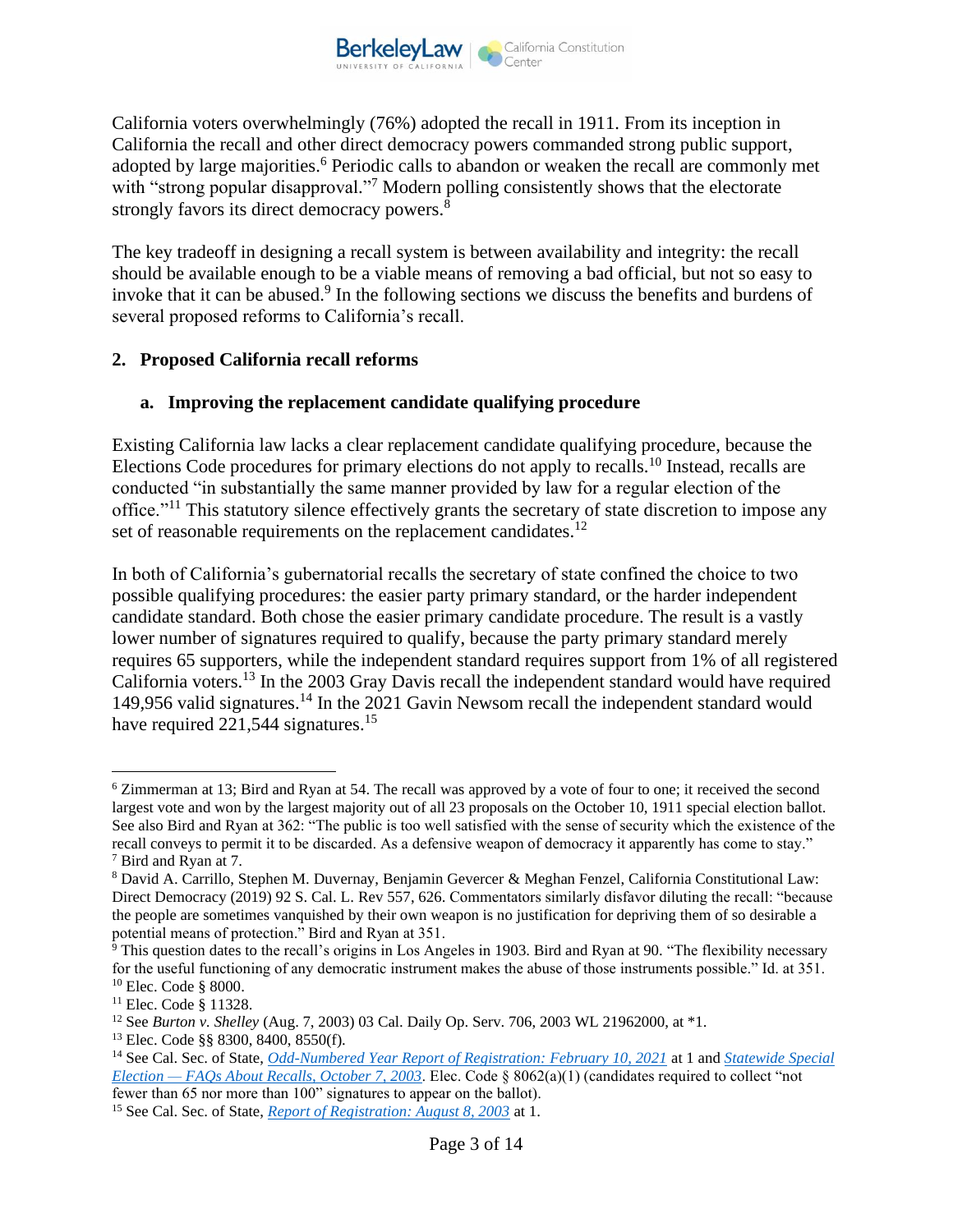The benefit of a more-onerous replacement candidate procedure is that it is sufficiently difficult to qualify that only serious candidates could quickly fund a signature drive. The constitutional and statutory provisions combine to create a narrow time window for replacement candidates to gather signatures. Prospective candidates cannot declare candidacy before the election is certified.<sup>16</sup> But they must file the required paperwork no less than 59 days before the scheduled recall election.<sup>17</sup> And that election must be held 60 to 80 days after certification.<sup>18</sup>

The result is a one-to-three week window to gather signatures: in both 2003 and 2021 the replacement candidates had about 16 days of signature gathering time. Professional signature gatherers typically charge approximately \$2 to \$3 per signature, and because signature prices rise when (as here) timing is compressed and there are competing players the price could rise to \$5 per signature. Thus, the independent candidate procedure likely would require at least \$1,000,000 to qualify. That amount would bar most frivolous candidates.

The potential downside of a more rigorous replacement candidate standard (like the 1% requirement for independent candidates) is that it could unduly burden genuine prospects. The compressed timeframe to collect signatures is more burdensome than the funding requirement: even a well-funded candidate might struggle to gather several hundred thousand signatures in a matter of weeks. The solution here is to consider a third path: the options are *presently* limited to the primary and independent procedures, but not *necessarily* so.

We favor two reforms: adapting the in-lieu signature framework from Elections Code section 8106, and giving replacement candidates a set time period to collect signatures:

• The in-lieu signature framework from Elections Code section 8106 would require replacement candidates in a gubernatorial recall to gather 7,000 signatures.<sup>19</sup> Adopting

<sup>&</sup>lt;sup>16</sup> In a regular primary election Elections Code section 8020(b) requires that the declaration of candidacy forms "shall first be available on the 113th day prior to the direct primary election" — but the election date is unknown until the Lieutenant Governor sets the election date, which happens only after the Secretary of State certifies the election.

<sup>&</sup>lt;sup>17</sup> Elec. Code § 11381(a): "For recalls of state officers, the nomination papers and the declaration of candidacy shall, in each case, be filed no less than 59 days prior to the date of the election and not before the day the order of the election is issued. The Secretary of State shall certify the names of the candidates to be placed on the ballot by the 55th day prior to the election."

<sup>18</sup> Cal. Const., art. II, § 15.

<sup>&</sup>lt;sup>19</sup> The relevant portions of that statute:

<sup>(</sup>a) Notwithstanding any other provision of this article, a candidate, or a person authorized by the candidate, may submit a petition containing signatures of registered voters in lieu of a filing fee as follows:

<sup>(1)</sup> For the office of California State Assembly, 1,000 signatures.

<sup>(2)</sup> For the office of California State Senate and the United States House of Representatives, 2,000 signatures.

<sup>(3)</sup> For candidates running for statewide office, 7,000 signatures.

<sup>(4)</sup> For all other offices for which a filing fee is required, if the number of registered voters in the district in which a candidate seeks nomination is 2,000 or more, the candidate may submit a petition containing three signatures of registered voters for each dollar of the filing fee, or 7 percent of the total of registered voters in the district in which the candidate seeks nomination, whichever is less.

<sup>(5)</sup> For all other offices for which a filing fee is required, if the number of registered voters in the district in which a candidate seeks nomination is less than 2,000, the candidate may submit a petition containing three signatures of registered voters for each dollar of the filing fee, or 14 percent of the total of registered voters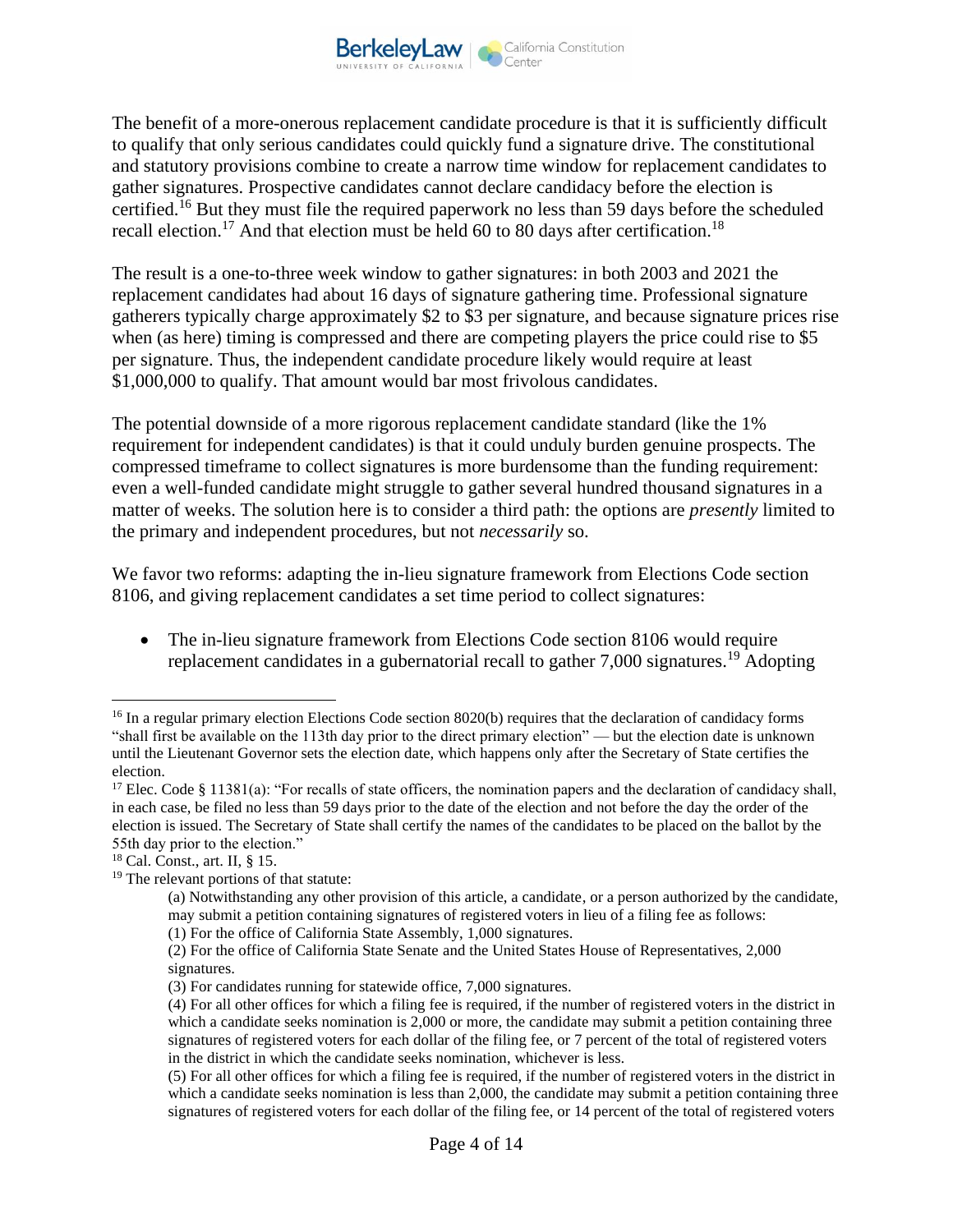

this procedure would borrow from existing law, clarify the qualifying procedure, and set a signature requirement somewhere between the two existing options. This middleground procedure balances concerns about ballot access and preserving its integrity.

• The signature-gathering period should coincide with another clear, certain statutory time window: the 30-day signature withdrawal period, for example.<sup>20</sup> Giving candidates a set period to gather signatures marked from an earlier definite point in the recall process would give candidates a fair opportunity to collect signatures without compromising the other pre-election deadlines. And it would balance replacement candidates' ability to qualify for the ballot with the state's interest in efficient election administration.

We favor changing the replacement candidate qualifying procedure for two reasons. The current statutory scheme is incomplete and vague, leaving excessive discretion to election officials and creating a chaotic qualifying process that burdens candidates. And the low bar that applied in the two previous gubernatorial recall elections permitted abuse of the process, with dozens of farcical candidates qualifying on a lark. Clarifying the replacement candidate qualifying procedure with a higher signature requirement and a set time window will give sincere contenders a fair chance of qualifying. Because it can be accomplished through the statutory process alone this is the easiest reform proposal to enact.

## **b. The majority vote and new election model**

Because California law treats the recall as a ballot measure and the replacement race as a plurality election, a replacement candidate who receives under 50% of the vote could win. There is nothing unlawful about this; it has happened in at least five recalls in the past ten years, including in California state senator Josh Newman's recall in 2018. Outside the recall context, about 25% of gubernatorial elections in California since 1914 resulted in a governor being elected without a majority. Although a plurality voting rule may seem odd, there is no consensus system among the 19 states that allow gubernatorial recall elections. And all eight states with a replacement election use a plurality voting requirement:

- Two states (California and Colorado) have a yes-or-no vote on the recall question followed by a same day replacement.
- Two states (Illinois and Georgia) have a yes-or-no vote on the recall followed by a replacement vote on a later date.
- Four states (Arizona, Nevada, North Dakota, Wisconsin) have a new election.
- Eleven states (Alaska, Idaho, Kansas, Louisiana, Michigan, Minnesota, Montana, New Jersey, Oregon, Rhode Island, Washington) appear to have a yes-or-no vote with an automatic replacement: the lieutenant governor or secretary of state replaces a

in the district in which the candidate seeks nomination, whichever is less.

<sup>&</sup>lt;sup>20</sup> See Elections Code § 11108(b): "Notwithstanding any other law, any voter who has signed a recall petition under this chapter shall have the voter's signature withdrawn from the petition upon the voter filing a written request that includes the voter's name, residence address, and signature with the elections official within 30 business days of the Secretary of State's notice provided by subdivision (a)."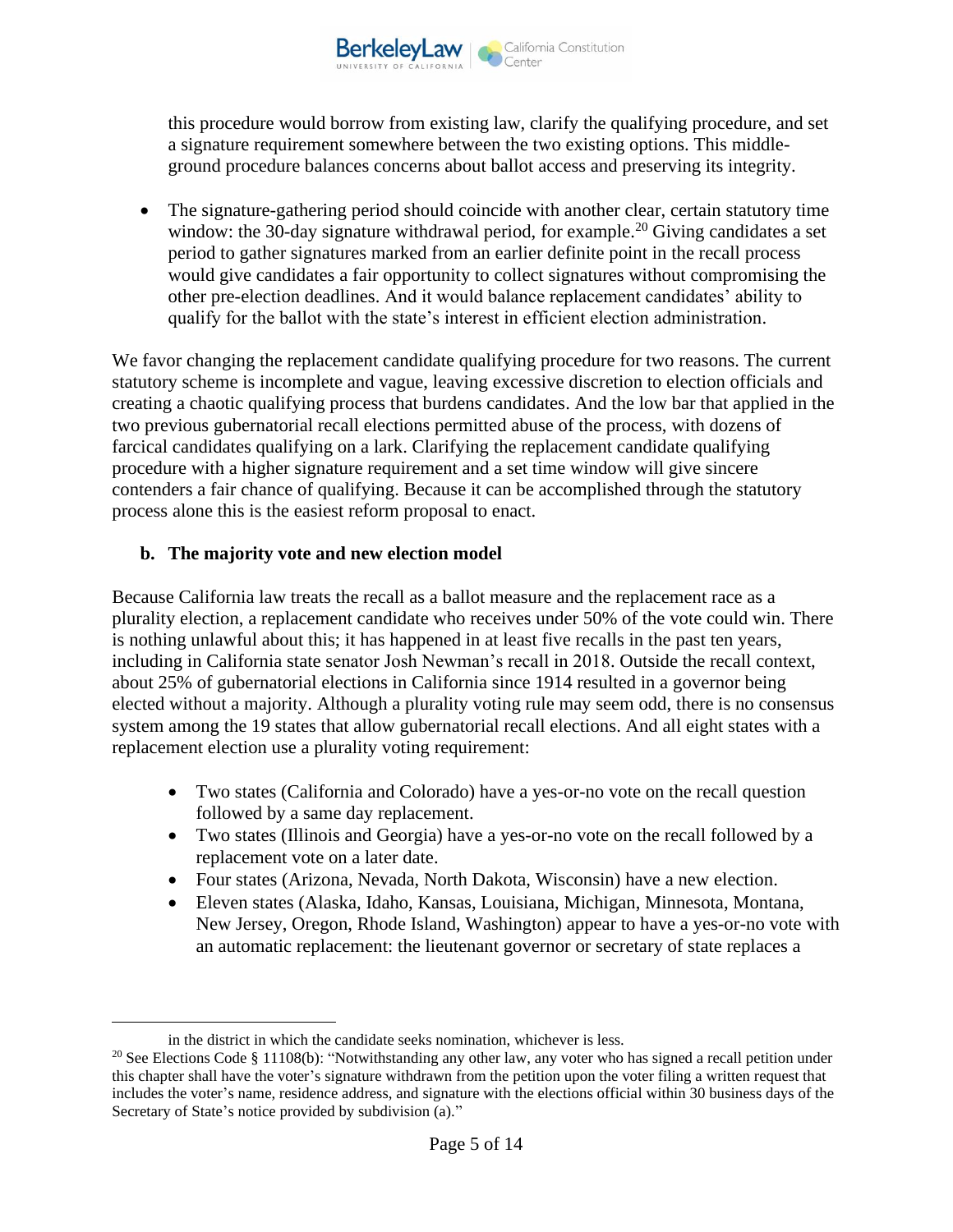

recalled governor.<sup>21</sup> Other recalled officials generally are also replaced by an appointment. $^{22}$ 

Changing the plurality vote rule would require a constitutional amendment; changing the election model arguably would not. California's replacement rule is unchanged since 1911: it requires an "election to determine whether to recall an officer and, if appropriate, to elect a successor," and when the officer is removed, "if there is a candidate, the candidate who receives a plurality is the successor."<sup>23</sup> Early local California recalls most commonly used the existing statewide procedure: combined ballot with two questions (whether to recall and who would succeed), and similarly employed a plurality replacement rule with the office being filled by the candidate receiving the highest vote.<sup>24</sup>

The current system of a same-day replacement plurality election is lawful, but it suffers from the perception of unfairness due to the possibility that the winning replacement candidate may have fewer votes than those who voted to retain a recalled official. Some propose to require a replacement to secure a majority. A new election with a majority vote rule beneficially matches existing systems, speaks to voter familiarity, and avoids the seemingly unfair plurality replacement problem. This seems like the simplest solution and arguably fits with the common understanding of how an election should work.<sup>25</sup> Voters are accustomed to two-step elections. The new election model also removes the incentive for the targeted official to manipulate candidate entry (or absence) by copartisans in the replacement race.

The major risk to adopting a majority vote replacement rule lies in failing to make necessary changes to the replacement election to accommodate the new voting rule. In a crowded same-day field election it may be impossible for one candidate to muster a majority, leaving the office vacant. Adopting a majority vote replacement also requires changing the new election model; one common proposal is to hold a separate runoff election between the top two field finishers.<sup>26</sup> That has the benefit of maximizing voter choice. But a separate election is costly and burdensome: unless the recall coincides with a regular election, it requires two separate elections and doubles a recall's cost.<sup>27</sup> Having a separate day for a replacement vote also potentially drives down turnout. And the new separate replacement election arguably converts the recall into a special election rerun of the gubernatorial contest.

<sup>&</sup>lt;sup>21</sup> Only three of these states (Idaho, Oregon, and Washington) have had a recall of a state legislator. The laws in some of the other states may allow for the replacement by an election model, though the language appears to favor the automatic replacement method.

<sup>&</sup>lt;sup>22</sup> Michigan has the automatic replacement model solely for Governors and uses a new election for other officials. New Jersey uses the automatic replacement for state-level officials and a later-date replacement race for local officials.

<sup>&</sup>lt;sup>23</sup> Cal. Const., art. II,  $\S$  15, subd. (a) and (c).

<sup>24</sup> Bird and Ryan at 18.

<sup>&</sup>lt;sup>25</sup> For a contrary view, see Michael B. Salerno and Mark Paul, "The replacement election in the recall is [unnecessary; here's why,"](https://calmatters.org/commentary/2021/09/the-replacement-election-in-the-recall-is-unnecessary-heres-why/) CalMatters September 1, 2021. The authors argue that it is inappropriate for the legislature to provide by statute for a replacement election system at all; the authors argue instead that existing constitutional succession-in-vacancy provisions should apply.

<sup>&</sup>lt;sup>26</sup> Note that the legislature considered and rejected switching to this system in 1915. Bird and Ryan at 76.

 $27$  Zimmerman at 48; still, at 139 he notes that "Democracy costs the taxpayers money, yet no one objects to the cost of regular elections."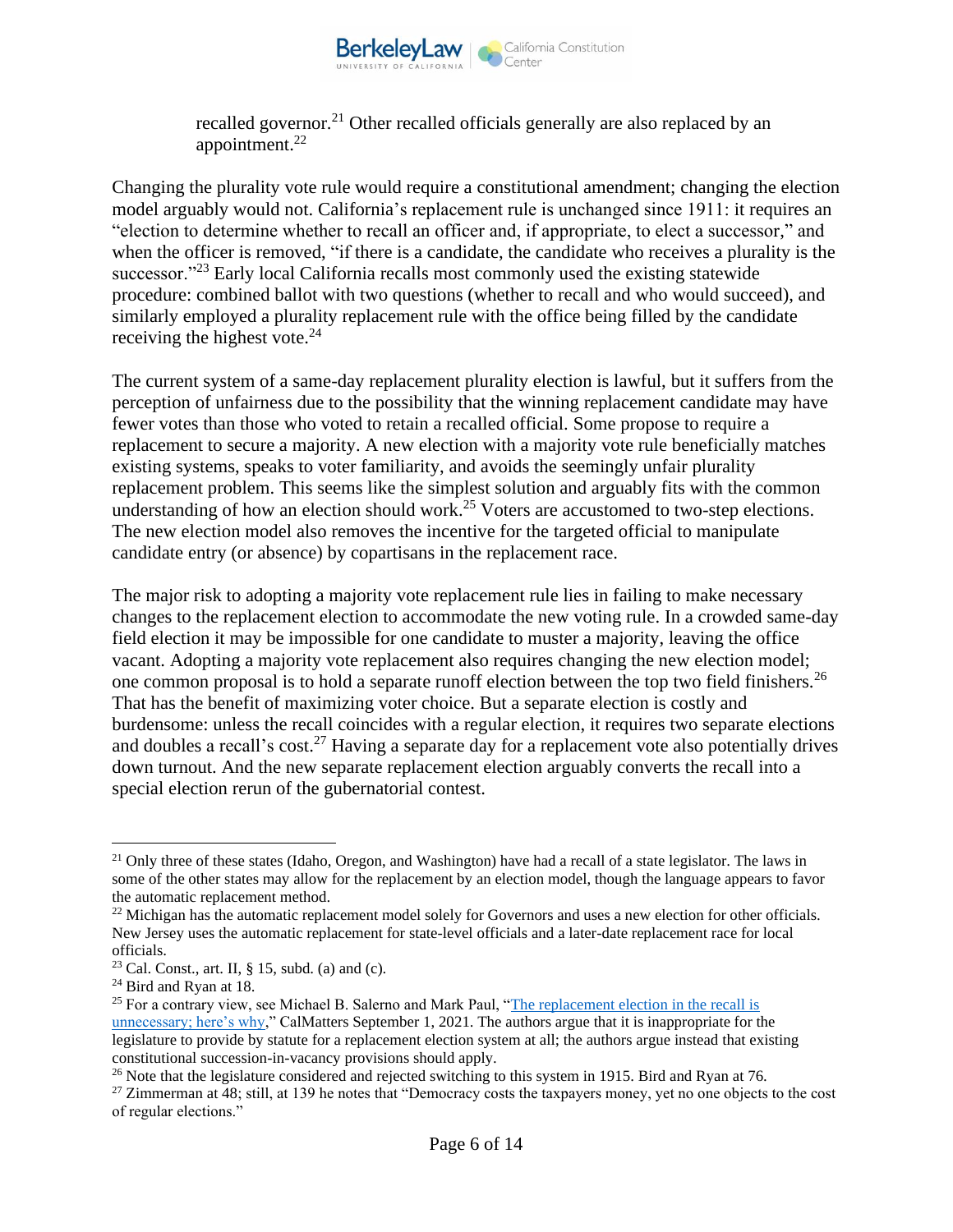We favor a same-day replacement question with ranked-choice voting, which permits California to keep its current system of a two-part ballot with a simultaneous replacement. This resolves concerns about plurality replacements and avoids the increased costs of a separate replacement contest. Rather than selecting one replacement candidate, voters would rank the replacement candidates in order of preference. The candidate with the lowest vote total is eliminated in successive rounds, and their votes transfer to other candidates until one candidate has a majority. Ranked-choice voting is well-suited to recall elections where support can be divided between dozens of candidates. This is the best and most cost-effective improvement to the existing firstpast-the-post plurality method.

Finally, we disfavor a new election system that permits the targeted official to replace themselves. California and Colorado specifically prevent this possibility,  $28$  while Georgia allows the targeted official to run.<sup>29</sup> Permitting the targeted official to run in the replacement race arguably takes one anomalous result scenario (a recalled official's replacement receives fewer votes) and replaces it with another odd result (a recalled official wins the replacement race). Recalled officials in other states have at times lost the recall but replaced themselves.<sup>30</sup> Permitting the recalled official to run undercuts the recall's purpose, suffers from the snap special election redux problem, and permits the anomalous result of allowing voters to simultaneously fire and rehire the same official in an election that produces a status quo ante result. That seems like a pointless exercise.

## **c. Increasing the signature requirement to qualify a recall**

The signature gathering phase is arguably the most important part of the recall campaign.<sup>31</sup> It tests seriousness of purpose and proves whether voters want a recall on the ballot. The vast majority of recall attempts fold when proponents fail to gather enough signatures to meet the requirement. This shows that signature requirements are an effective filter and proxy for voter interest: the frequent inability to garner initial support from even a small percentage of likely voters suggests the absence of deep untapped wells of voter interest in recalls.

The key tradeoff here is between accessibility and abuse: it is "essential for the effective functioning of the recall that the percentage be not so high as to render it inoperative, nor yet so low as to facilitate its misuse by an official's political opponents."<sup>32</sup> There are two common standards for calculating signature requirements: either a percentage of registered voters in the jurisdiction, or of turnout in the past election.<sup>33</sup> Local governments in California historically experimented with signature requirements ranging from 10 to 55% of the total vote in the last

<sup>28</sup> Cal. Const., art. II, § 15; Colo. Const., art. XXI, § 3.

 $29$  Ga. Code § 21-4-13(g).

 $30$  For example, see the 2018 mayoral recall election in Fall River, Massachusetts.

 $31$  Zimmerman at 57: a recall campaign's success "is influenced heavily by the threshold petition signature requirement."

 $32$  Bird and Ryan at 61–62.

<sup>&</sup>lt;sup>33</sup> The signature threshold usually is based on turnout in the last election for that office. In some jurisdictions, the number is calculated based on turnout in the governor's race in that jurisdiction (which is invariably a higher bar).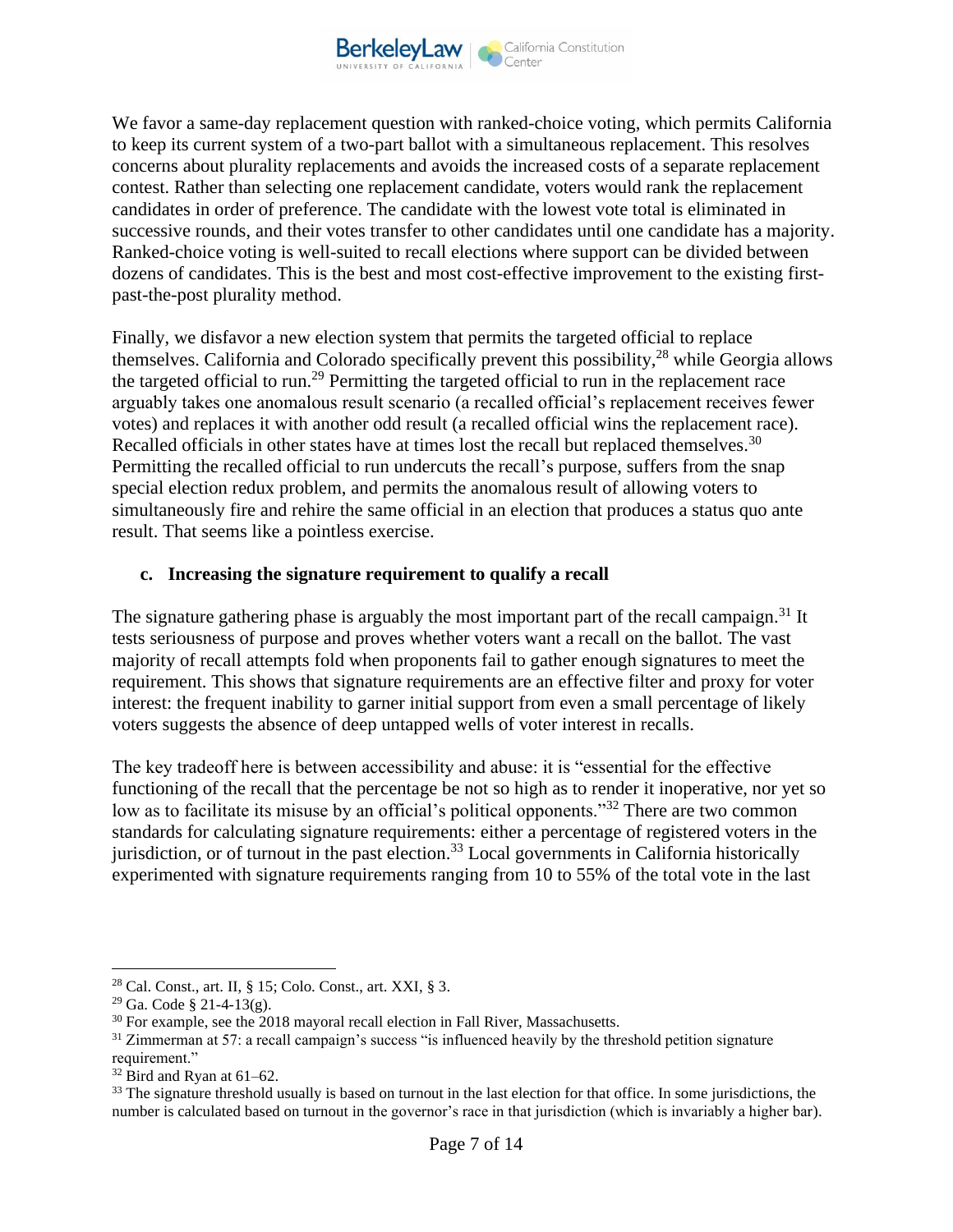

election for the office.<sup>34</sup> The most common modern signature requirement is  $25\%$ ; Kansas has the highest requirement and some argue that California has the lowest.<sup>35</sup>

This list of signature requirements for recalling state officials is ranked roughly in descending order from most to fewest signatures:

| <b>Signature requirement:</b>                                             | <b>States using threshold:</b>                                                                                                                                                                                                                       |
|---------------------------------------------------------------------------|------------------------------------------------------------------------------------------------------------------------------------------------------------------------------------------------------------------------------------------------------|
| 40% of turnout in the last election                                       | Kansas                                                                                                                                                                                                                                               |
| 25% of registered voters                                                  | New Jersey                                                                                                                                                                                                                                           |
| 25% of turnout                                                            | Alaska, Arizona, Colorado, Michigan,<br>Minnesota, Nevada, North Dakota,<br>Washington, Wisconsin                                                                                                                                                    |
| 20% of eligible voters                                                    | Idaho, Louisiana                                                                                                                                                                                                                                     |
| 15% of eligible voters                                                    | Georgia                                                                                                                                                                                                                                              |
| 15% of turnout                                                            | Oregon, Rhode Island                                                                                                                                                                                                                                 |
| 15% of turnout and the support of a bipartisan<br>grouping of legislators | <b>Illinois</b>                                                                                                                                                                                                                                      |
| 12% of turnout for the office                                             | California $(12\% \text{ of the } 12,464,235 \text{ votes cast})$<br>for governor in 2018 is 1,495,709)                                                                                                                                              |
| 10% of registered voters                                                  | Montana (10% of the 752,538 registered<br>voters in 2020 is 75,253)                                                                                                                                                                                  |
| 10% of turnout:                                                           | Virginia (which may not have a recall law<br>impacting state officials or specifically<br>governors; it also uses a procedure called<br>recall trials, where if enough signatures are<br>gathered a judge holds a trial rather than an<br>election). |

California's 12% signature requirement has been unchanged since its adoption in 1911.<sup>36</sup> It is on the low end in terms of necessary percentage, but the real number is much higher because California is the most populous state.<sup>37</sup> This partly explains why, despite California's seemingly low signature requirement, it has proved quite difficult to meet. For example, the qualifying rate for California gubernatorial recall attempts is under 4% (two of 55), and just 6% (11 of 179) recall attempts of any California state official collected enough signatures to qualify for the ballot. And both California gubernatorial recalls that qualified did so in unusual circumstances.

<sup>&</sup>lt;sup>34</sup> Bird and Ryan at 17. "The recall laws of California illustrate almost every conceivable variation in recall procedure." Id. at 17 n.31.

 $35$  Zimmerman at 39. He notes that a low signature requirement "obviously encourages" recalls.

<sup>&</sup>lt;sup>36</sup> Bird and Ryan at 72.

<sup>37</sup> Carrillo, Spivak & Stracener, *California's electorate runs the game in recall elections*, Harvard Social Impact Review (September 8, 2021). For example, Montana's far lower population makes its real signatures number far lower than California's.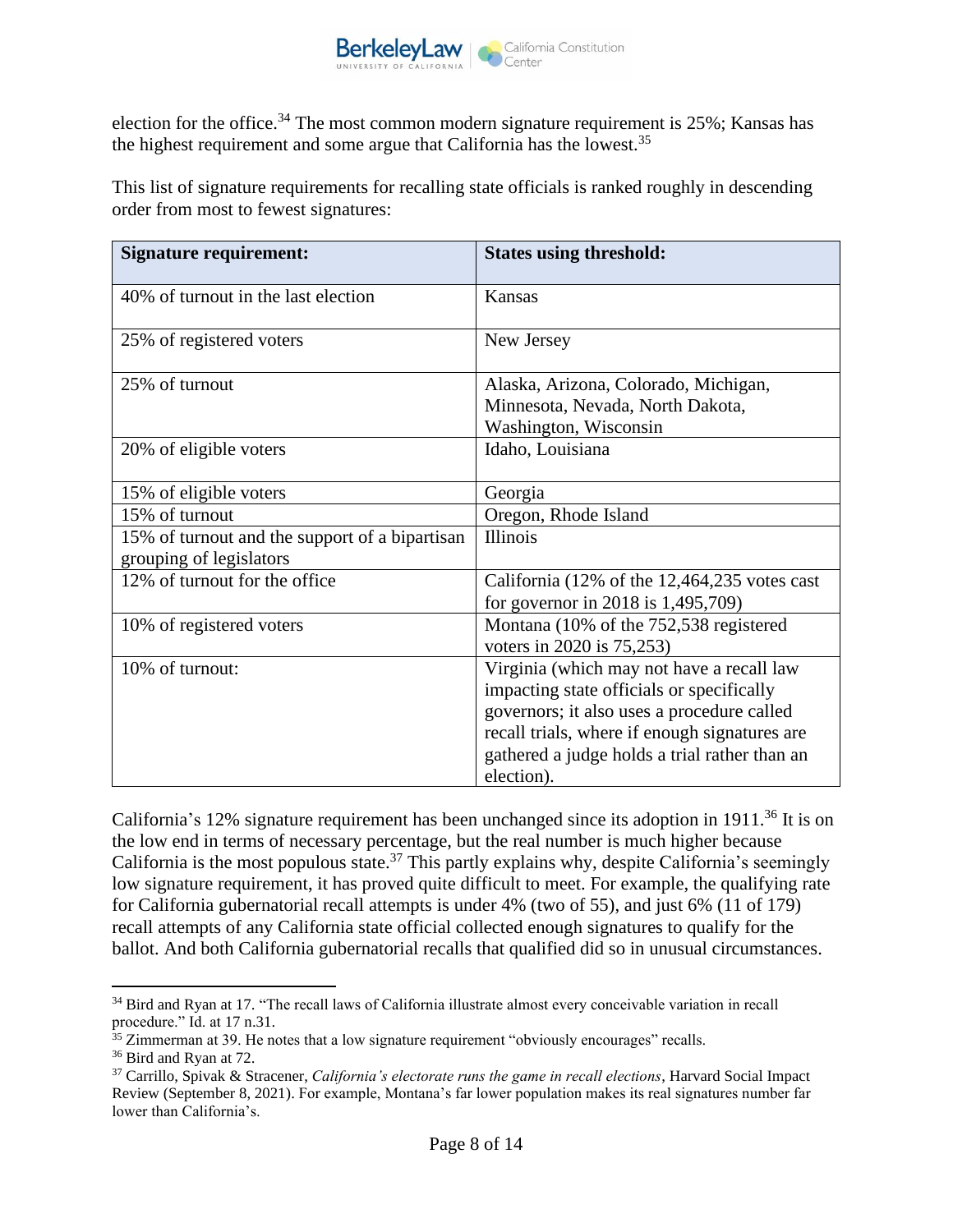The 2002 gubernatorial election saw the lowest voter turnout in California history, making the 2003 Davis recall effort relatively easy to qualify. The 2021 Newsom recall campaign proponents benefited from additional time for gathering signatures granted during the COVID pandemic; absent that extra time it is unlikely the Newsom recall would have qualified.

The benefits and burdens of increasing the signature requirement are clear and the same: increasing the requirement would make it harder for recalls to qualify. Given the already-high bar to qualifying statewide officer recalls in California and the low qualifying rate of past recall attempts, this proposal seems like a solution to a nonexistent problem.

We disfavor increasing the signature requirement for statewide officer recalls to make it more difficult to qualify recalls because past attempts show that the existing standard is already difficult to satisfy.<sup>38</sup> Other solutions would make the recall less prone to abuse while keeping it available for ready use when needed. For example, signature requirements for successive recalls could progressively increase: the original San Francisco recall system started at 10% then doubled for a second attempt and tripled for a third try; Berkeley required 15% for a first attempt and 30% for a second attempt.<sup>39</sup> The 2021 Newsom recall election was the sixth attempt against that officer, and progressively increasing signature requirements likely would curtail future similar repeated attempts. Or proponents could be put at risk by being required to post a bond to reimburse the state for all or part of its expenses in an unsuccessful second attempted recall — Pomona's original recall system required proponents to deposit a certified check "for an amount equal to the cost of the last recall election" against the targeted official.<sup>40</sup>

If reform is desired here, we favor switching to the standard used by California's largest cities: a registered voter requirement with a 10% threshold. Doing so would primarily provide clarity, with a secondary effect of modestly increasing the signature requirement. The registered voter requirement reduces the variability of tying the recall to turnout in the last election and sets a more consistent standard. That consistency would reduce tactical calendaring incentives for recalls following unusually low-turnout elections. It also partly satisfies calls to raise the signature requirement: if applied to the 2021 Newsom recall, a 10% of registration standard would have modestly raised the required signatures to over 2.2 million, versus the 1.5 million required by the current 12% of turnout standard. Note that this change requires a constitutional amendment.<sup>41</sup> And it would unhitch the recall from the initiative and referendum, which would still be tied to gubernatorial turnout.

<sup>&</sup>lt;sup>38</sup> Bird and Ryan at 20: "when the large number of officials which have fallen within the jurisdiction of the recall is borne in mind, the number of those who have fallen victims to its operation is still comparatively insignificant."  $39$  Bird and Ryan at 66–67.

<sup>40</sup> Bird and Ryan at 70.

<sup>&</sup>lt;sup>41</sup> Cal. Const., art. II, § 14(b): "A petition to recall a statewide officer must be signed by electors equal in number to 12 percent of the last vote for the office, with signatures from each of 5 counties equal in number to 1 percent of the last vote for the office in the county. Signatures to recall Senators, members of the Assembly, members of the Board of Equalization, and judges of courts of appeal and trial courts must equal in number 20 percent of the last vote for the office."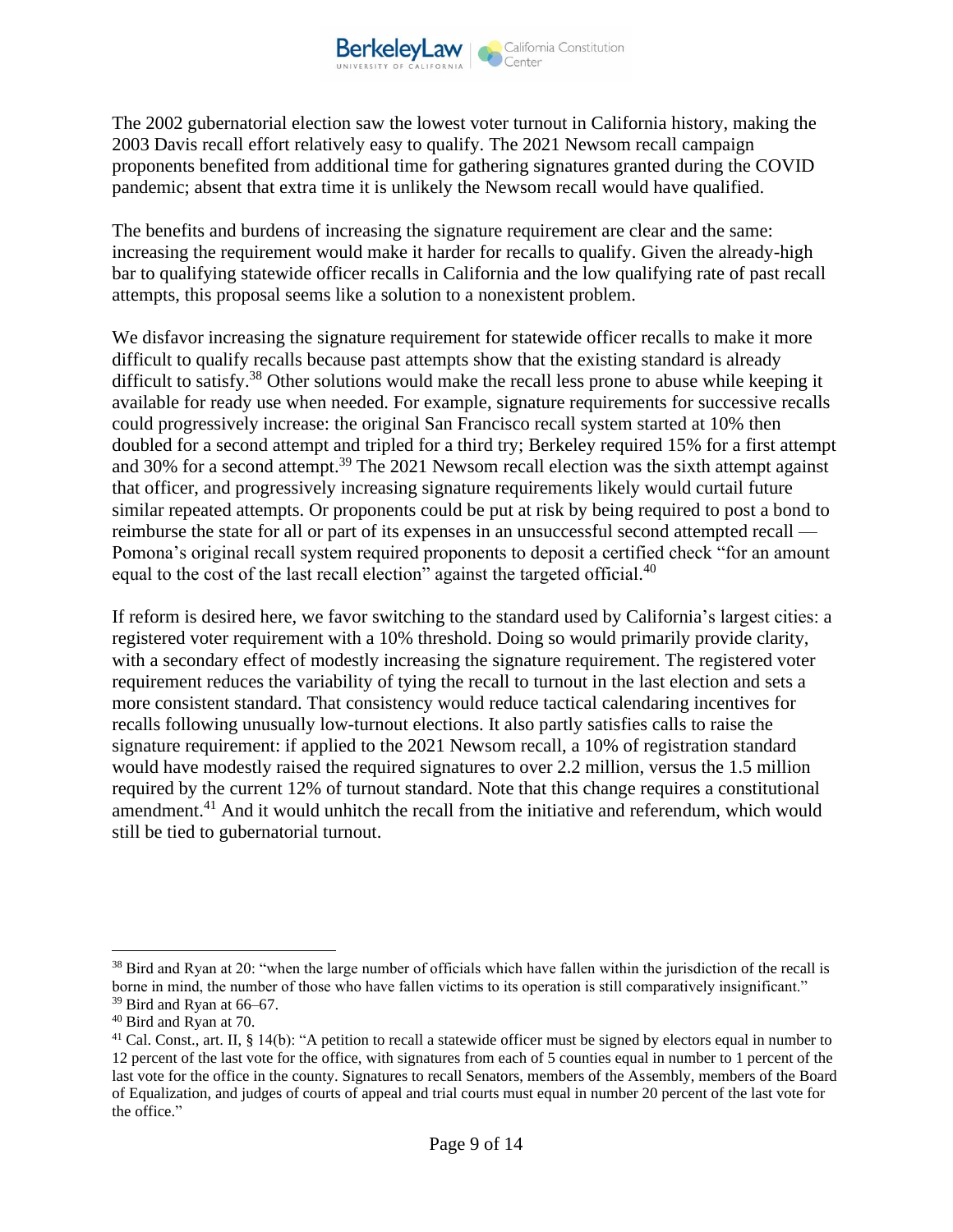

## **d. Requiring grounds for recall**

The majority of recall states permit a recall for any reason or no reason.<sup>42</sup> California does so: "Sufficiency of reason is not reviewable."<sup>43</sup> That makes the California recall process a political question that is not judicially reviewable.<sup>44</sup> Michigan constitution article II, section 8 similarly provides that "The sufficiency of any statement of reasons or grounds . . . shall be a political rather than a judicial question." This is consistent with the nature of recall campaigns as political campaigns, so they can be and often are politically motivated.

Only eight of the 19 recall states require specific grounds for a recall. These eight states are known as *malfeasance* states because the required grounds all generally concern misconduct in office that either constitutes or resembles criminal acts. For example, Alaska requires "lack of fitness, incompetence, neglect of duties or corruption;"<sup>45</sup> Georgia, Minnesota, and Washington require "malfeasance" in office;<sup>46</sup> Kansas requires conviction of a felony, official misconduct, or dereliction of duty;<sup>47</sup> Montana requires unfitness, misconduct, or a felony conviction;<sup>48</sup> and Rhode Island requires a criminal conviction or ethical violation.<sup>49</sup>

Recent California polls show support for requiring specific grounds for a recall.<sup>50</sup> A malfeasance requirement has common-sense appeal because it seems consistent with the concept of the recall as a means to remedy official misconduct that resembles a quasi-impeachment mechanism. Voters might expect that adopting a malfeasance requirement would prevent the recall from being abused for political and policy disputes. Yet the recall's adopters in the "any reason or no reason" states like California understood and intended that recalls could be used for political reasons and to impact policy.<sup>51</sup>

The disadvantage of imposing a malfeasance standard is that it effectively neutralizes the recall.<sup>52</sup> Recalls will become extremely rare if California adopts a malfeasance standard: of the 48 state-level recalls in U.S. history, only one occurred in a malfeasance state.<sup>53</sup> On the local level in the past decade, in the most populous malfeasance state (Washington) just seven recalls qualified, while in neighboring Oregon (a smaller "any reasons" state) 114 qualified. California

<sup>52</sup> Zimmerman at 57: "voters typically experience greater difficulty" in removing officials in malfeasance states.

<sup>42</sup> Zimmerman at 4.

<sup>43</sup> Cal. Const., art. art. II, § 14(a).

<sup>44</sup> Zimmerman at 30.

<sup>45</sup> AS §15.45.510. A recent decision in Alaska (*State v. Recall Dunleavy* (2021) 491 P.3d 343) may have paved the way for it to effectively become a political recall state.

<sup>46</sup> GA Code §21-4-3(7) and 21-4-4(c); MN Const. Art. VIII §6; WA Const. Art. I §33.

<sup>47</sup> KS Stat. §25-4301. This malfeasance requirement may lack teeth. Section 25-4302 states that "No recall submitted to the voters shall be held void because of the insufficiency of the grounds, application, or petition by which the submission was procured."

<sup>48</sup> MT Code §2-16-603.

<sup>49</sup> RI Const. Art. IV §1.

<sup>&</sup>lt;sup>50</sup> See recent polls by **Berkeley IGS** and <u>UC San Diego Yankelovich</u>.

<sup>&</sup>lt;sup>51</sup> The ballot argument in favor of California's 1911 Senate Constitutional Amendment 23 described the recall as a means "to require a public servant . . . whose stewardship is questioned by [the proponents] to submit the question of his continuance in office to a vote of the electors. [¶] If a majority of all voting at the election say that their servant is unfit to serve them longer, he is thereby retired." And it similarly framed the recall as "The power to remove a dishonest, incapable, or *unsatisfactory* servant." (Emphasis added.)

<sup>&</sup>lt;sup>53</sup> Washington, 1981. At the time, Washington's Supreme Court had opened up the recall to a more political version.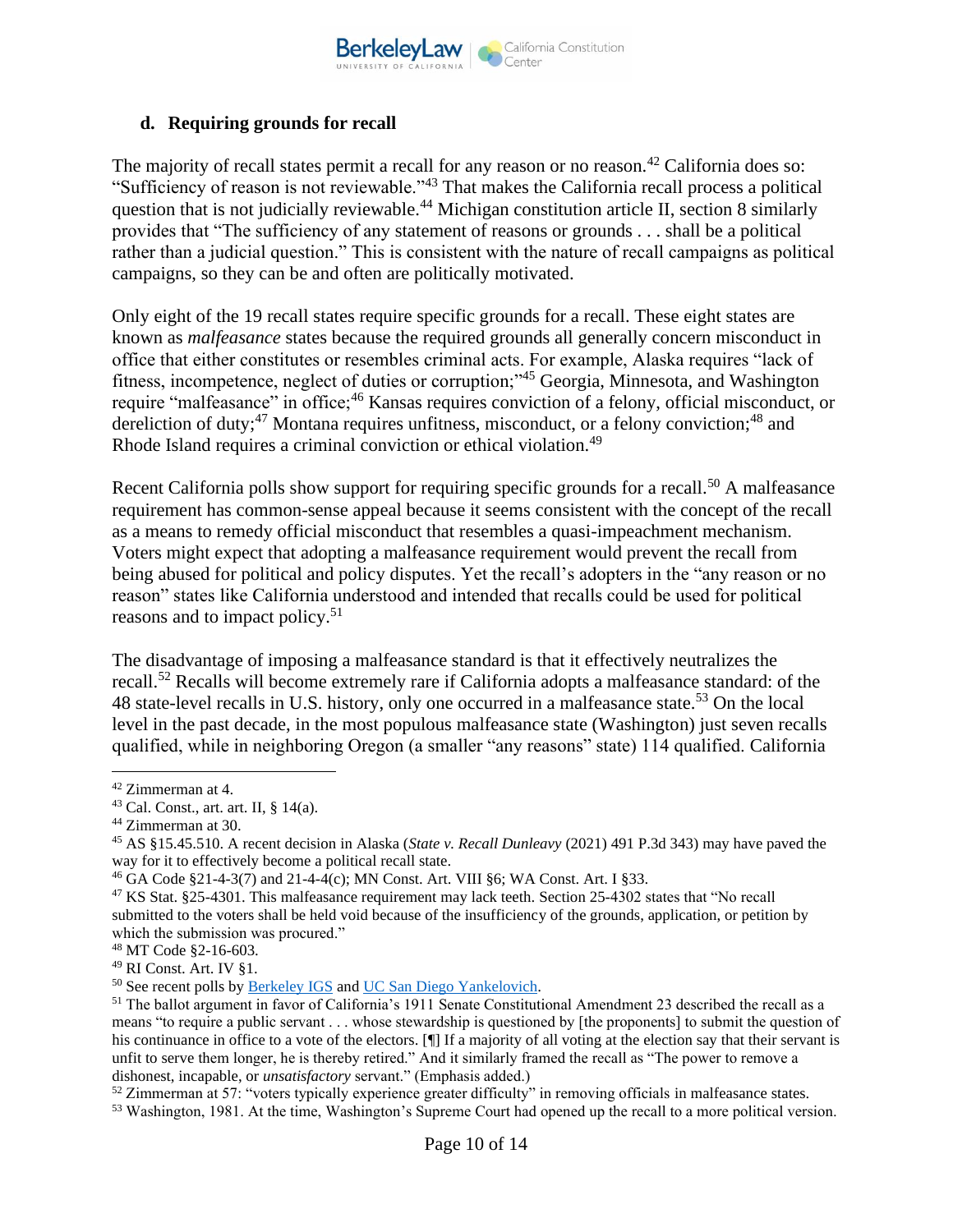has seen six successful state legislator recalls, but only one (Marshall Black) concerned actual corruption. This difference shows that a malfeasance standard is very effective at achieving its design purpose of barring recalls for reasons other than malfeasance. And this record suggests that recalls would be rare if California became a malfeasance state.

This difference in qualifying recalls results because malfeasance thresholds are inherently more difficult to satisfy. Proof of actual malfeasance is less available than mere public disapproval, and courts can (and have) intervened to halt recalls that they viewed as showing insufficient malfeasance grounds.<sup>54</sup> Malfeasance short of charged criminal conduct is particularly difficult, and arguably more prevalent: "stupid bunglers" are more common than "shrewd corruptionists" and the inherent difficulty of proving non-criminal misconduct "is in itself sufficient reason for a remedy which, while perhaps assuming some form of malfeasance, does not involve the necessity of proving it."<sup>55</sup> A malfeasance requirement may also make signature gathering more difficult if voters, guided by specific grounds for a recall, refuse to sign petitions that in their mind falls short of the required malfeasance threshold.

We disfavor a malfeasance requirement for several reasons. Requiring cause for a recall will reduce the electorate's recall power by making it far more difficult to exercise. Requiring reasons will make recall campaigns more expensive and difficult even in cases of clear misconduct, because proponents will be forced to litigate expensive court battles over sufficiency before beginning the signature process. Adjudicating sufficiency will force courts into the political thicket as arbiters of what qualifies as appropriate grounds.<sup>56</sup> A malfeasance requirement is antithetical to the recall's original intent, which was to "give to the electorate the power of action when desired."<sup>57</sup> Less a reform and more a hobble, adopting a malfeasance standard likely will effectively neuter this direct democracy power.

#### **e. Automatic replacement methods**

To the extent that a "most common" system for replacing a recalled official exists it is some form of automatic replacement, which is the case in 11 of the 19 recall states. California could adopt an automatic replacement system such as the order of constitutional officer succession. That method has limited benefits: it arguably prevents recalls that are merely attempts to reverse the past election, and it limits a recall's costs. It is cheaper than the new election model of holding two separate contests on different days, and the societal cost is reduced because it eliminates replacement campaign expenditures.

<sup>54</sup> Courts in Kansas, Minnesota, Montana, and Washington have quashed recall attempts for insufficient grounds. Zimmerman at 32–36.

<sup>55</sup> Bird and Ryan at 348. Cf. Hanlon's razor: "Never attribute to malice that which is adequately explained by stupidity."

<sup>&</sup>lt;sup>56</sup> For example, a Washington state court recently quashed a recall petition against Governor Jay Inslee after a costly court battle. [KPQ News June 19, 2021.](https://www.kpq.com/inslee-warns-of-relitigating-elections-after-recall-dismissal/) Washington's constitution (article I, § 33) limits recalls to public officials who have "committed some act or acts of malfeasance or misfeasance while in office, or who has violated his oath of office.[" According to the Washington Attorney General,](https://apnews.com/article/washington-coronavirus-pandemic-business-government-and-politics-health-baaac44648aeb9b3dcb850b20eb447a9) the court dismissed the recall petition on the grounds that the five allegations were "legally and factually insufficient."

<sup>57</sup> [1911 inaugural address](https://governors.library.ca.gov/addresses/23-hjohnson01.html) of California Governor Hiram Johnson.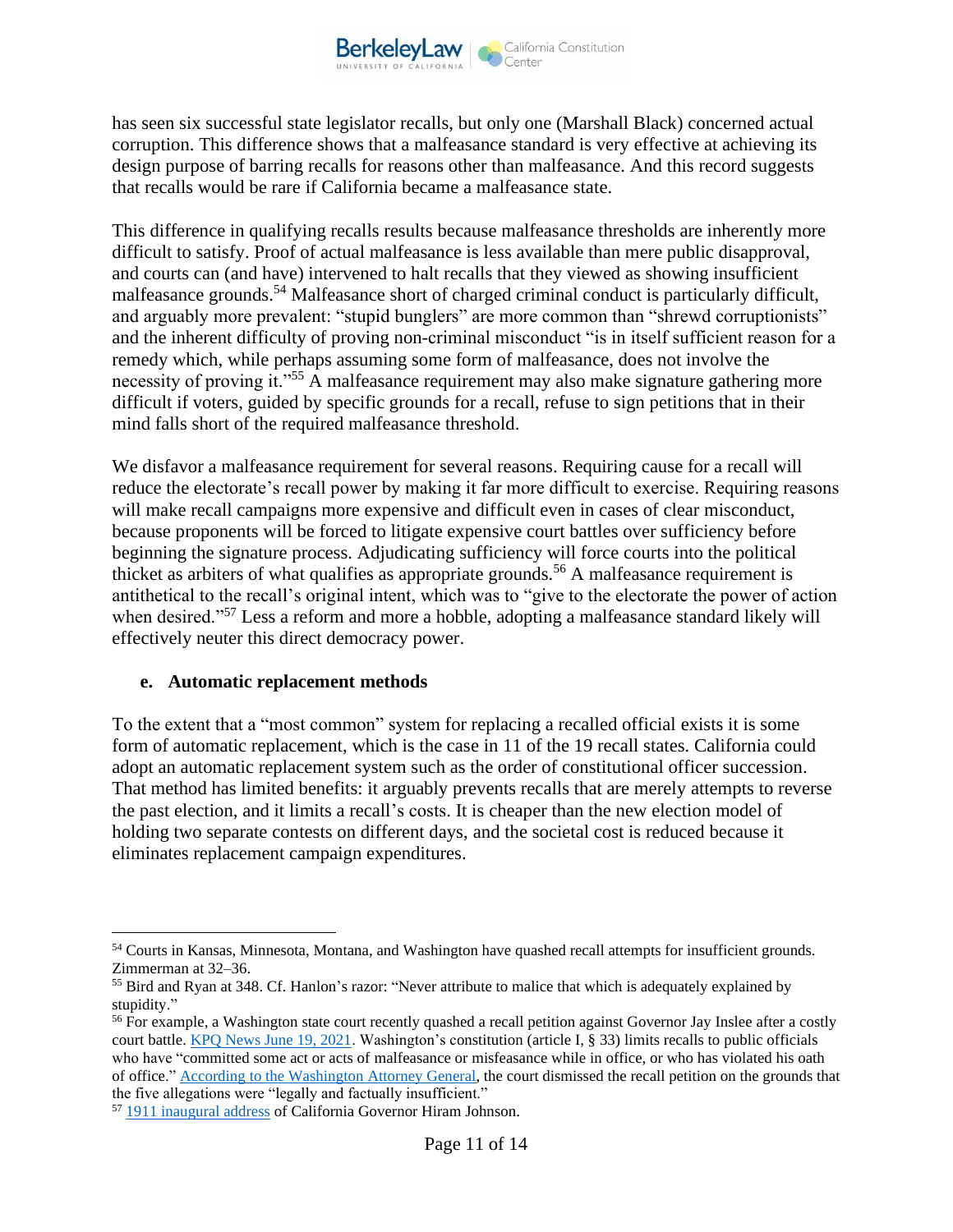

But the automatic replacement model has serious drawbacks. It would "solve" a problem with direct democracy by instituting the least democratic option available, where the system designates the replacement, not the voters. It would transform the recall — where the voters select the replacement — into another impeachment process.<sup>58</sup> And the argument that it prevents relitigating the past election is suspect. Experience shows that automatic replacement does not lessen recall attempts; instead, it may *increase* recall attempts against other state officials in the line of succession. California's two gubernatorial recall elections targeted the governor alone because the existing simultaneous replacement system removes incentives to target officials in the line of succession. But in past gubernatorial recalls in other states with automatic replacement systems the proponents simply targeted the replacement officials.

For example, in North Dakota in 1921, the electorate removed the governor, the attorney general, and the agriculture-and-labor commissioner. <sup>59</sup> And in 2012 in Wisconsin, gubernatorial recall proponents gathered an additional 900,000 signatures to also qualify a recall against the lieutenant governor. Indeed, historically multi-candidate recall attempts are the rule, not the exception. There have been 116 recall votes in California in the last 11 years; in 32 of those elections more than one official was on the ballot, compared to 27 times when only one official saw a vote. Automatic replacement will not guarantee an orderly succession; instead it more likely will increase the number of targeted officials.

Automatic replacement also exacerbates the conflict potential between a governor and the potential replacement official (commonly the lieutenant governor). Fifteen states saw recall attempts against governors between 2019 and 2021. The two most serious attempts were in Oregon and Alaska — both of which use the automatic replacement model. Due to a quirk in Oregon's law, its automatic replacement process nearly caused a constitutional crisis.<sup>60</sup>

We disfavor the automatic replacement model. Rather than removing politics from the recall process, it eliminates voter choice, encourages tactical partisan behavior, and may increase the likelihood of a multi-candidate recall effort. Concerns about automatic replacements are particularly acute in California, which has a separately-elected executive branch and often elects governors and lieutenant governors from different parties: it was so from 1979 to 1999. Automatic replacement may encourage politically motivated recalls in that scenario. One proposal (which we also disfavor) would make the governor and lieutenant governor run together on a ticket. That would create more problems than it solves by abolishing an independent constitutional executive office and reducing it to a mere political running mate, creating an anomaly in California's divided executive branch and increasing the governor's power.

<sup>58</sup> When a statewide officer is impeached and removed, the governor appoints a replacement. Gov. Code § 3038. When a governor is impeached and removed, the lieutenant governor automatically becomes governor. Cal. Const., art. V, § 10.

<sup>&</sup>lt;sup>59</sup> Those three officials made up the Industrial Commission and were in charge of several state-sponsored entities.  $60$  Oregon does not have a lieutenant governor; its secretary of state is next in line. The secretary of state was a Republican, but that official died in office. Under Oregon law, a non-elected replacement was not eligible to succeed to the governor's office — but the recall petitioners challenged this and were prepared to fight any effort to bypass the Republican in court.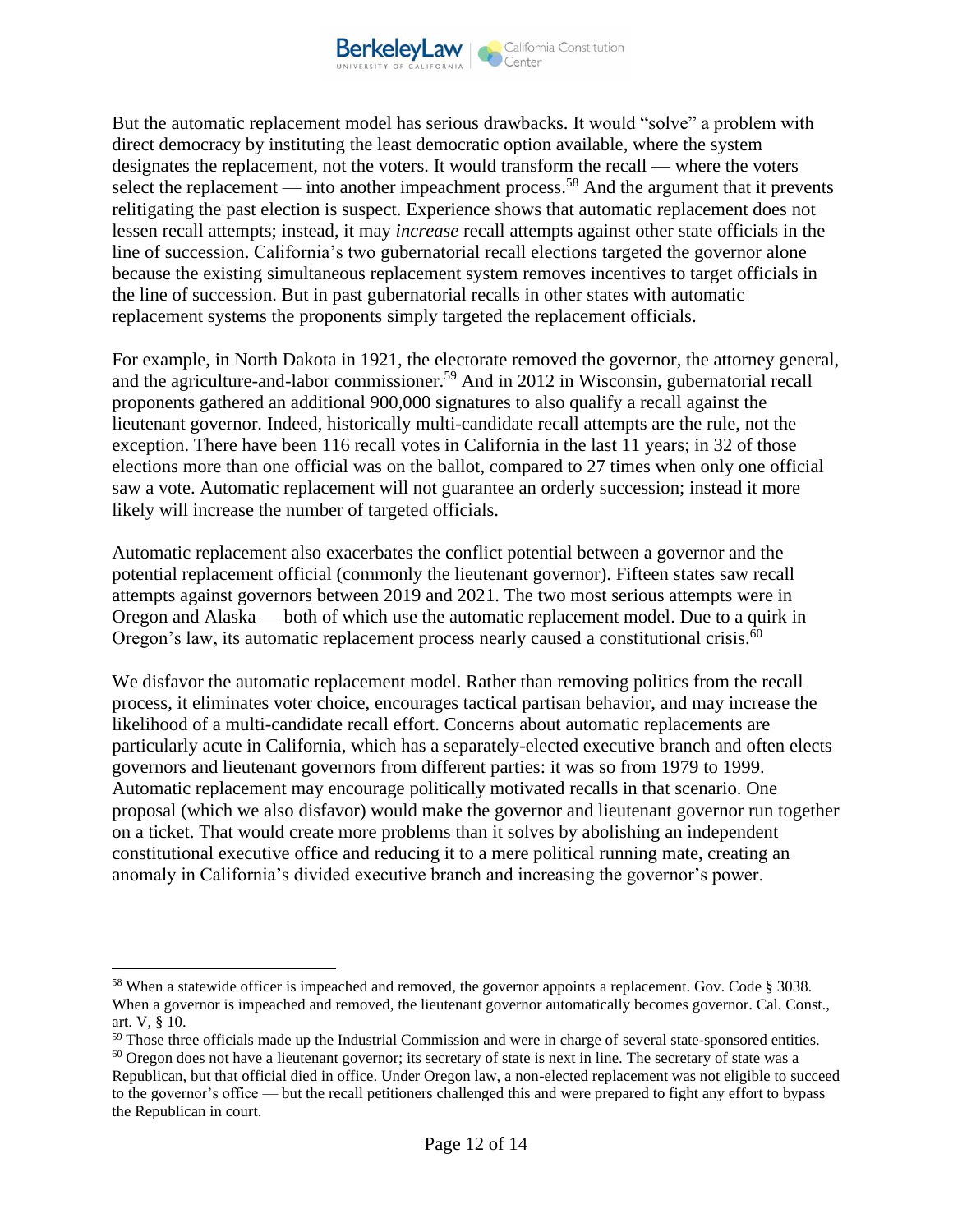

#### **3. Debate about whether the recall is overused or overpowered**

State-level recall attempts in all recall states have been largely unsuccessful.<sup>61</sup> The recall is used much more often at the local level.<sup>62</sup> Across all statewide offices in all recall states, far more recall efforts fizzle than qualify for an election: the proponents abandon the effort, fail to gather enough valid petition signatures, run out of funds, or fall short from some combination of those factors.<sup>63</sup> Early commentators in California concluded that predictions by the recall's originators that it would be used sparingly proved to be accurate.<sup>64</sup> Modern national and California experience, with a much larger timeframe, similarly supports a conclusion that the recall is rarely employed.

Only four governors have ever faced a recall election vote; only two were recalled.<sup>65</sup> In 1921 voters recalled North Dakota Governor Lynn J. Frazier, and in 2003 voters recalled California Governor Gray Davis. In 2012 Wisconsin Governor Scott Walker survived a recall election, and in 2021 California Governor Gavin Newsom beat a recall attempt. (In 1988, Arizona voters submitted enough signatures to trigger a recall election for Governor Evan Mecham, but he was impeached before the scheduled recall election.) Recall efforts against state legislators are more common, but still unusual. Out of hundreds of total attempts to recall legislators nationwide, only 39 gathered enough signatures to trigger an election.<sup>66</sup> In 21 of those attempts the legislator was unseated — so nationwide only 55% of legislative recall elections succeeded. In California there have been 179 state official recall attempts: 11 (a 6% qualification rate) qualified for the ballot and of those, the official was recalled in six instances (a 54.5% success rate).

On these data, we conclude that the recall is not overpowered in recall states generally, or in California specifically, because of its low qualifying success rate. The initiative is deployed far more often nationwide and in California. This makes the initiative's impact far greater than the recall, which has been a relatively minor change agent in politics — albeit a dramatic one when it succeeds.<sup>67</sup> Although California is the largest state by population with a recall, Michigan has used it more frequently on the local level and Oregon is about equal to California. And the 110 years of experience in California shows the recall to be an infrequently used tool that that is less disruptive to the political sphere than its enactors may have imagined or its opponents fear.<sup>68</sup>

 $61$  Zimmerman at 48, calling statewide officer recalls an "infrequent occurrence," at 59, noting that the recall "somewhat surprisingly has been little used" against state officers, and at 78, concluding that fears about the recall's frequent use to disrupt representative government have proved "unfounded" given how "seldom" the recall is used. <sup>62</sup> Bird and Ryan at 57; Zimmerman at 19.

 $63$  Zimmerman at 19, noting that state officer recalls have been "infrequent, in part because of the difficulty of collecting signatures on petitions."

<sup>64</sup> Zimmerman at xi, quoting Robert M. La Follette in 1920: the recall tools "will prove so effective a check against unworthy representatives that it will rarely be found necessary to invoke them." Bird and Ryan at 19–20: "when the large number of officials which have fallen within the jurisdiction of the recall is borne in mind, the number of those who have fallen victim to its operation is still comparatively insignificant."

 $65$  Zimmerman at 60; he notes that by comparison 16 governors have been impeached — that's four times as many recalls.

<sup>66</sup> A full one-third of these occurred in Wisconsin in 2011–12.

 $67$  While there is risk that the recall "can be employed for partisan purposes, yet it seldom has been so used." Zimmerman at 129; see also id. at 130 (recall use to frivolously harass officials is "exceptional").

 $68$  This longer experience validates the view in 1930 that after 25 years the recall "realized neither the highest hopes of its sanguine originators nor the darkest prophecies of its cynical opponents," producing neither "a democratic